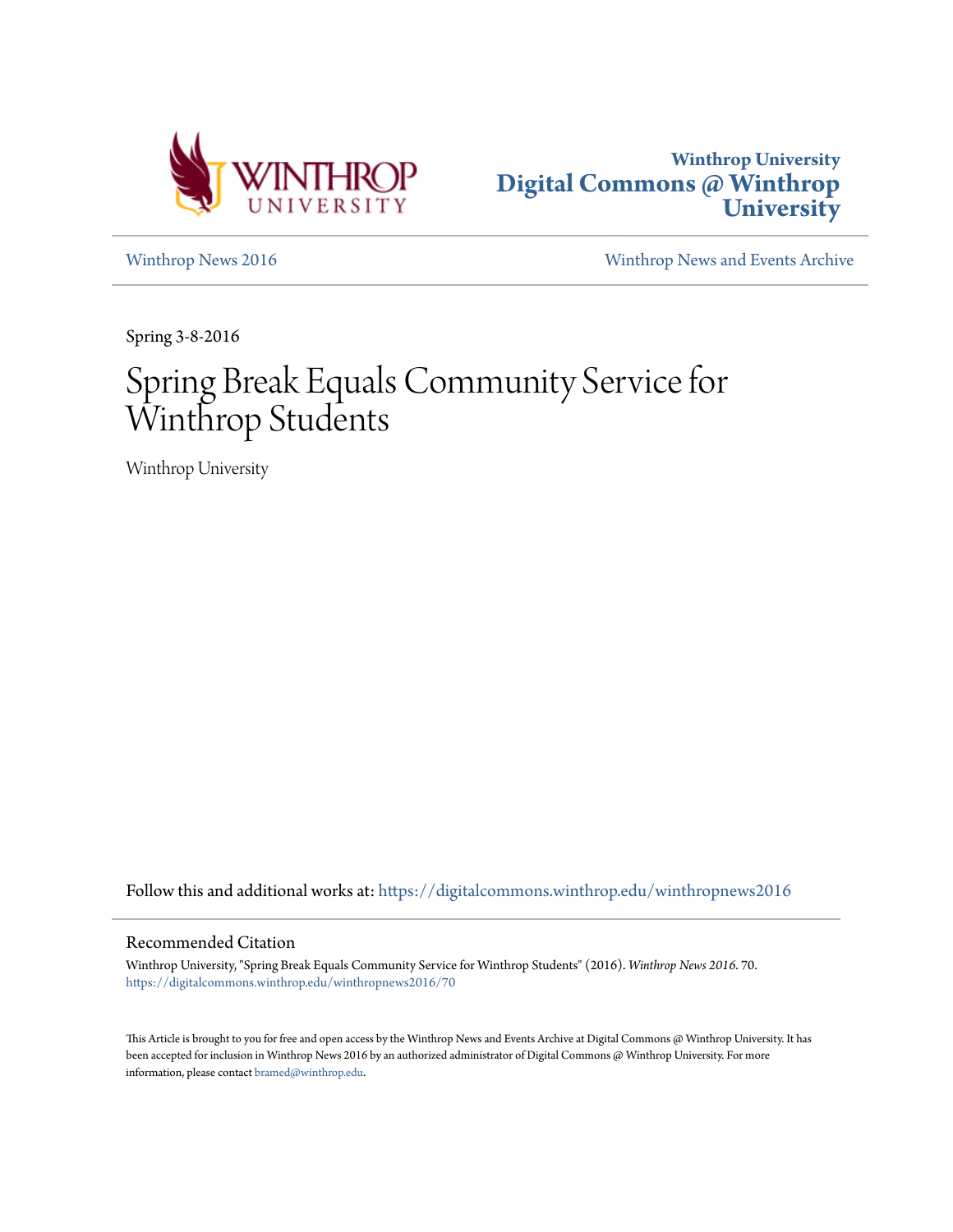All News Archives

RSS News Feeds



03/08/2016

UNIVERSITY

**AFFAIRS ATHLETICS GIVING**

**ABOUT ADMISSIONS & AID ACADEMICS STUDENT**

**C** SHARE ■ 80 ●

Winthrop in the News **Spring Break Equals Community Service for Winthrop**

**Students**

# **Quick Facts**

**This year's service sites are: Pulaski, Virginia;** Selma, Alabama; and Atlanta, Georgia. **Approximately 40 students, faculty and staff are** participating this year.



ROCK HILL, SOUTH CAROLINA — Immerse yourself in a culture completely different from your own. Explore the Civil Rights Movement. Help the homeless.

These are just some of the items on the checklists of the 40 Winthrop University students, faculty and staff who will spend the **March 14-18 Spring Break** holiday engaging in meaningful community service.

The **Alternative Spring Break** program offers college students the chance to complete community-based service projects in other cities while also learning more about the cultures and world around them.

This year's three service sites include repeat visits to popular service sites Atlanta, Georgia, and Selma, Alabama, as well as a new visit to Pulaski, Virginia.

"The Selma trip is really popular," said Laura Foster, program director for volunteer and community service in the Office of Career and Civic Engagement. "This is our third year visiting there. Students really like working with the youth there and the focus of civil rights."

Foster added that several students who have gone on the Selma trip have made return trips on their own and engaged with groups there.

Read more about the upcoming trips:

**\*Pulaski, Virginia:** Pulaski is a small Appalachian town with a unique lifestyle and culture. Students will work with the organization Beans and Rice, Inc., a company whose mission is to make a positive impact on the local community. Students will volunteer with after school programs, participate in historical tours and hear from community speakers. They will also tour the Natural Bridge.

**\*Selma, Alabama:** Selma is considered the heart of the Civil Rights Movement. Students will team up with the Freedom Foundation and volunteer in after school programs at the McRae Learning Center as well as tour historic sites such as the Rosa Parks Museum and the Southern Poverty Law Center's Civil Rights Memorial.